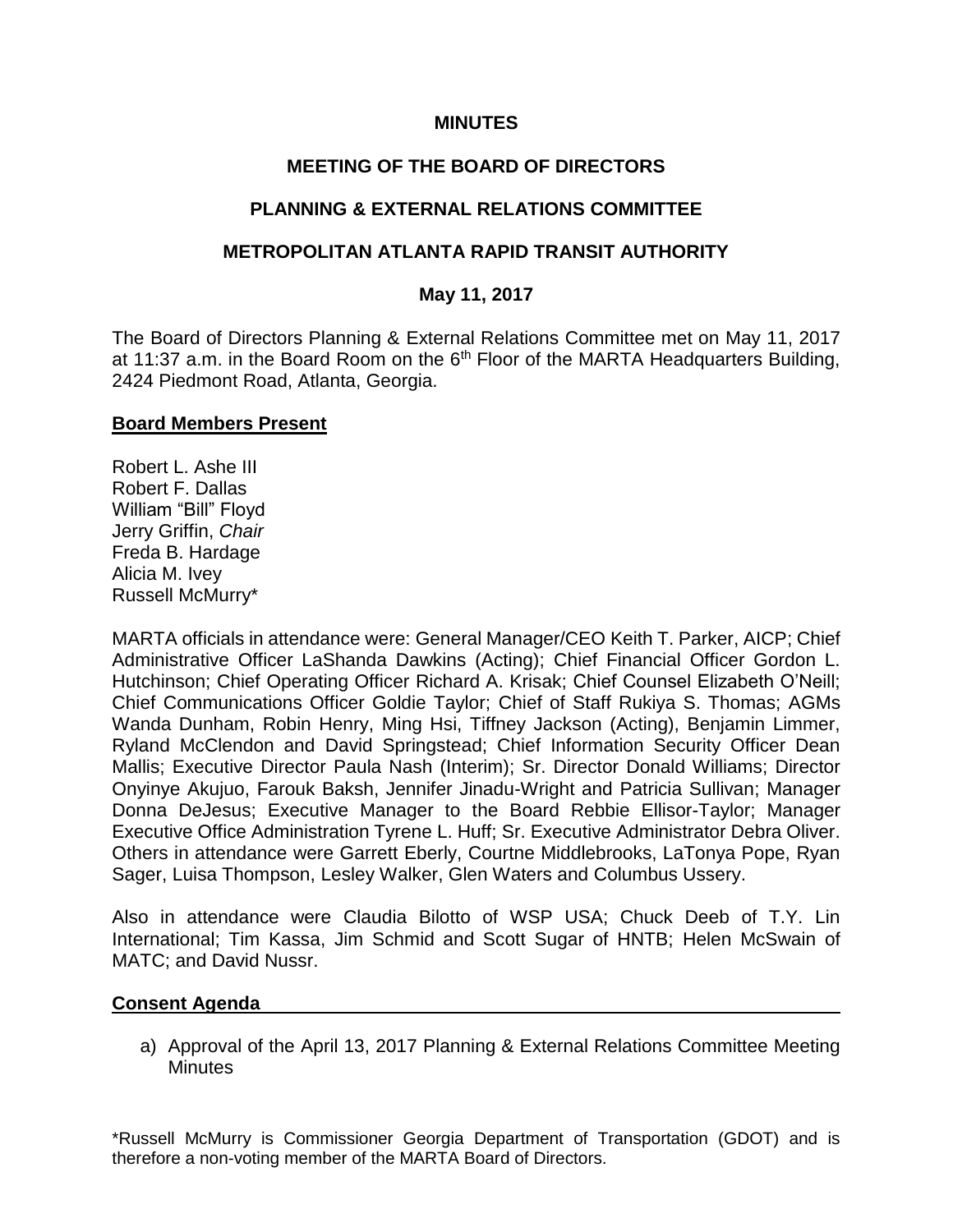On motion by Mrs. Hardage seconded by Ms. Ivey, the Consent Agenda was unanimously approved by a vote of 5 to 0, with 5 members present.

## **Individual Agenda**

## **Resolution Authorizing the Solicitation of Proposals for Planning Support**

Mr. Limmer presented a resolution for Board of Directors' approval authorizing the General Manager/CEO or his delegate to solicit proposals for Planning Support Services by means other than competitive bidding, in accordance with Section 14(m) of the MARTA Act, through the use of Request for Proposals (RFP).

## *Purpose*

- Consultant services provides support for the development and/or implementation of:
	- o Corridor planning studies
	- o High capacity transit expansion
	- o Environmental review process
	- o Conceptual design
	- o Preliminary engineering
	- o Transit oriented real estate
	- o Other special projects/initiatives

## *Need*

- Why initiate the procurement process
	- o Upcoming expiration of existing contract in June 2018
	- o Procurement process typically takes 9-12 months
	- o Ensures continuity of initiatives
	- o Ensures timely advancement of More MARTA
	- o Allows opportunity to align with current and future needs

# *Background*

• Current Support Services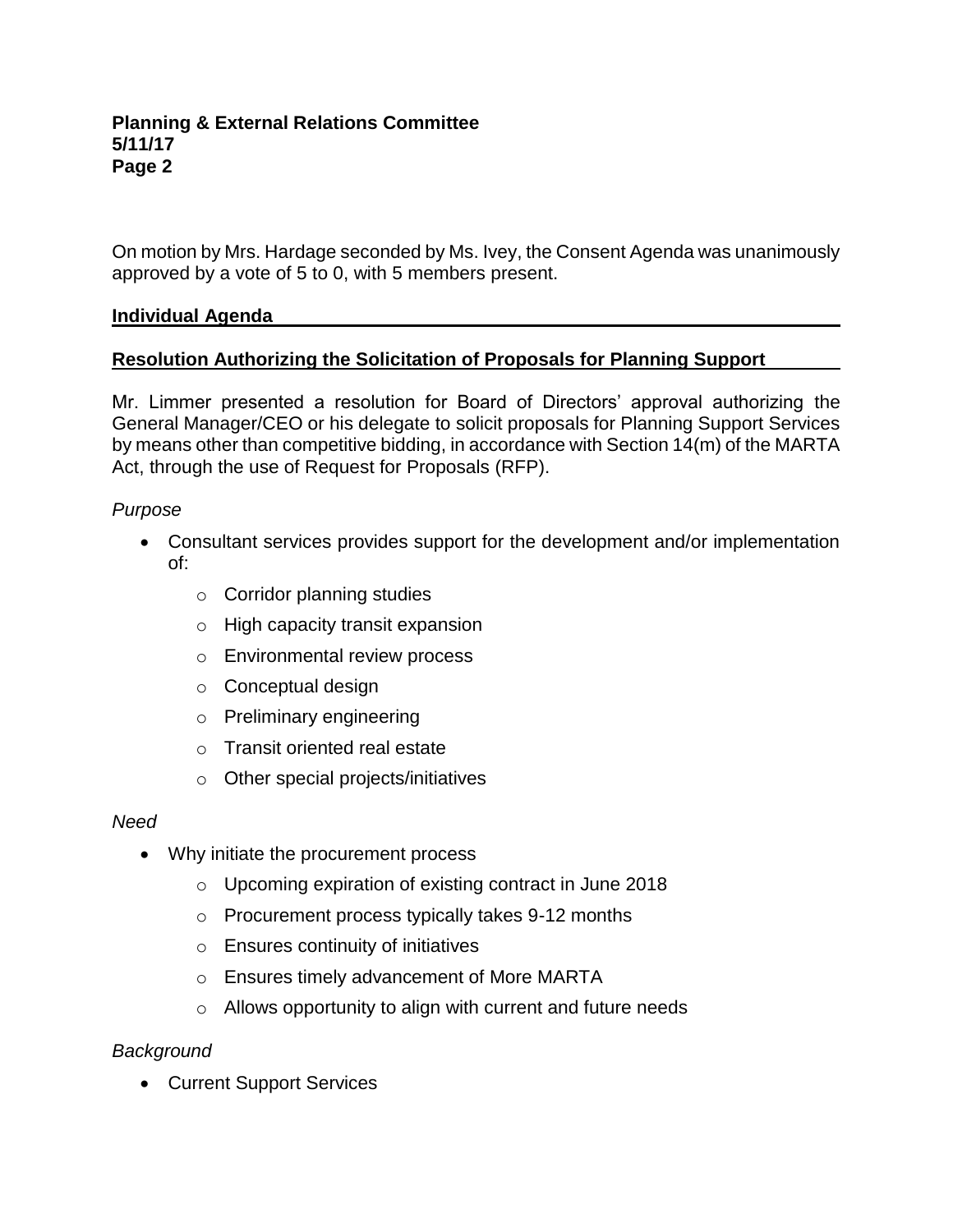- o Planning and Technical Assistance (PTA) P27818
- o Contract Value: \$21.6M
- o Commenced: July 1, 2013
- o Expires: June 30, 2018
- Previous Support Services
	- o General Planning Contract (GPC) P200703566
	- o Contract Expenditures: \$23.3M
	- o Commenced: July 1, 2007
	- o Expired: June 30, 2013

# *Right Sizing Resources*

- Internal Resources
	- o MARTA Staff
	- o Direct Contract
- External Resources
	- o Corridor Planning & Environmental
	- o Planning Support Services
	- o TOD & Real Estate

# *Financial Considerations*

- Contract Value (estimate):
	- o \$40M / 5-year period
- Contract Funding:
	- o 10-year Capital Improvement Program (CIP)
		- **Office of Transit System Planning**
		- Office of Transit Oriented Development/Real Estate

# *Additional Considerations*

- Existing Planning Support Services:
	- o Continue active work orders as needed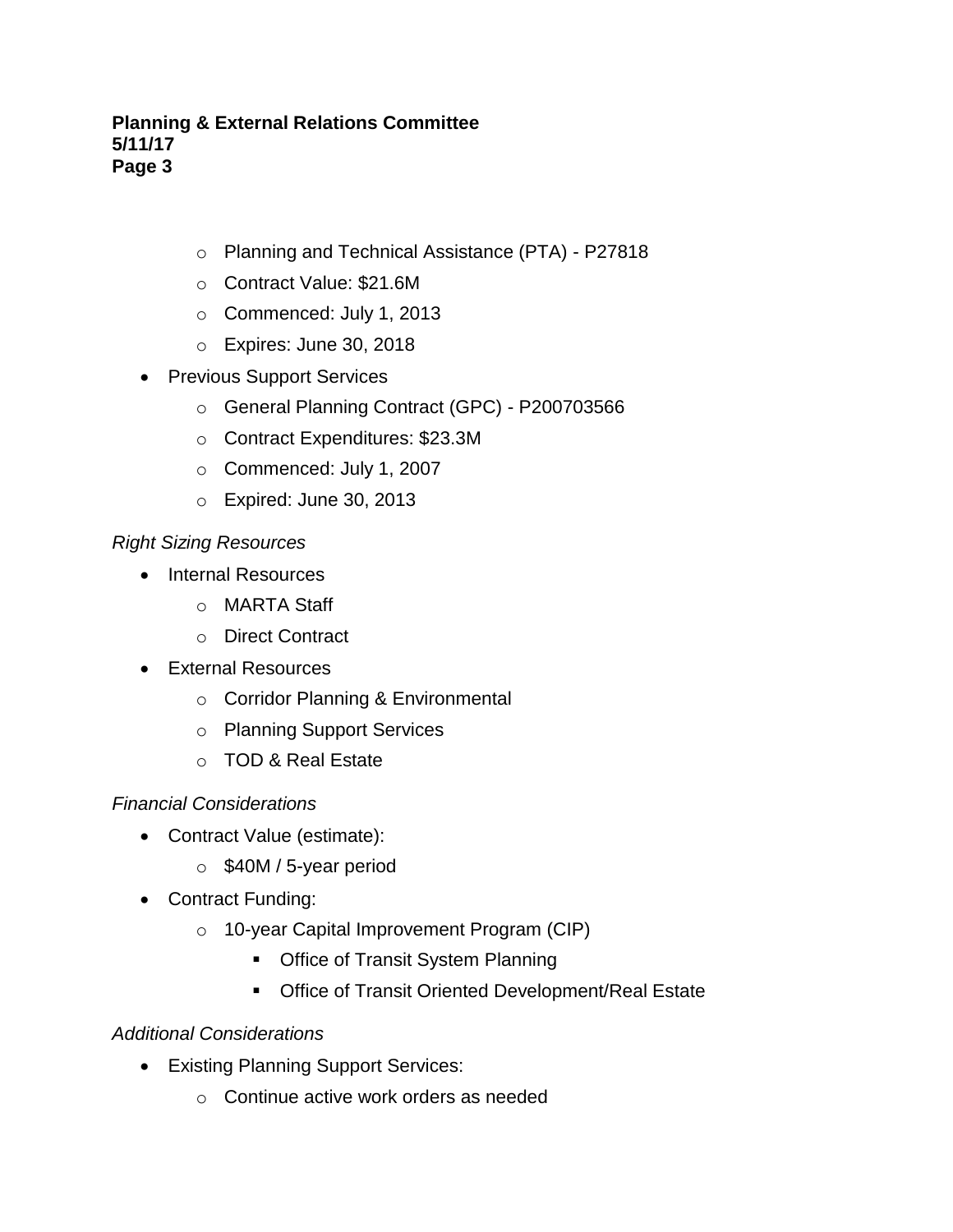- Future Planning Support Services:
	- o On-call, as-needed, work orders
	- o No commitment of funds
	- o No guarantee of work
	- o Contract vehicle to access resources
	- o Adaptable to potential expansion initiatives

#### *Recommendation & Next Steps*

- Advance RFP
- Seek proposals in the marketplace
- Evaluate proposals based on clearly defined criteria
	- o Qualifications and Experience
	- o Quality of Service
	- o Business History
	- o Quality and Responsiveness

Mr. Dallas asked how many firms will be approved.

Mr. Limmer said that is to be determined. It will depend upon the number of responses to the request for proposals.

Mr. Dallas asked if the Board will approve the task orders.

Ms. O'Neill said once the contract is approved, the individual task orders will not come back before the Board.

On motion by Mr. Ashe seconded by Mrs. Hardage, the resolution was unanimously approved by a vote of 6 to 0, with 6 members present.

#### **Briefing – Bus Route Service Modifications for August 5, 2017**

Mr. Williams briefed the Committee on the proposed modifications for routes: 12, 30, 75, 81,82, 84, 93, 119, 120, 121, 162, 191, 192, 193, 194, 195, 196, 221, and 800 and the scheduling of public hearings to review with members of the public.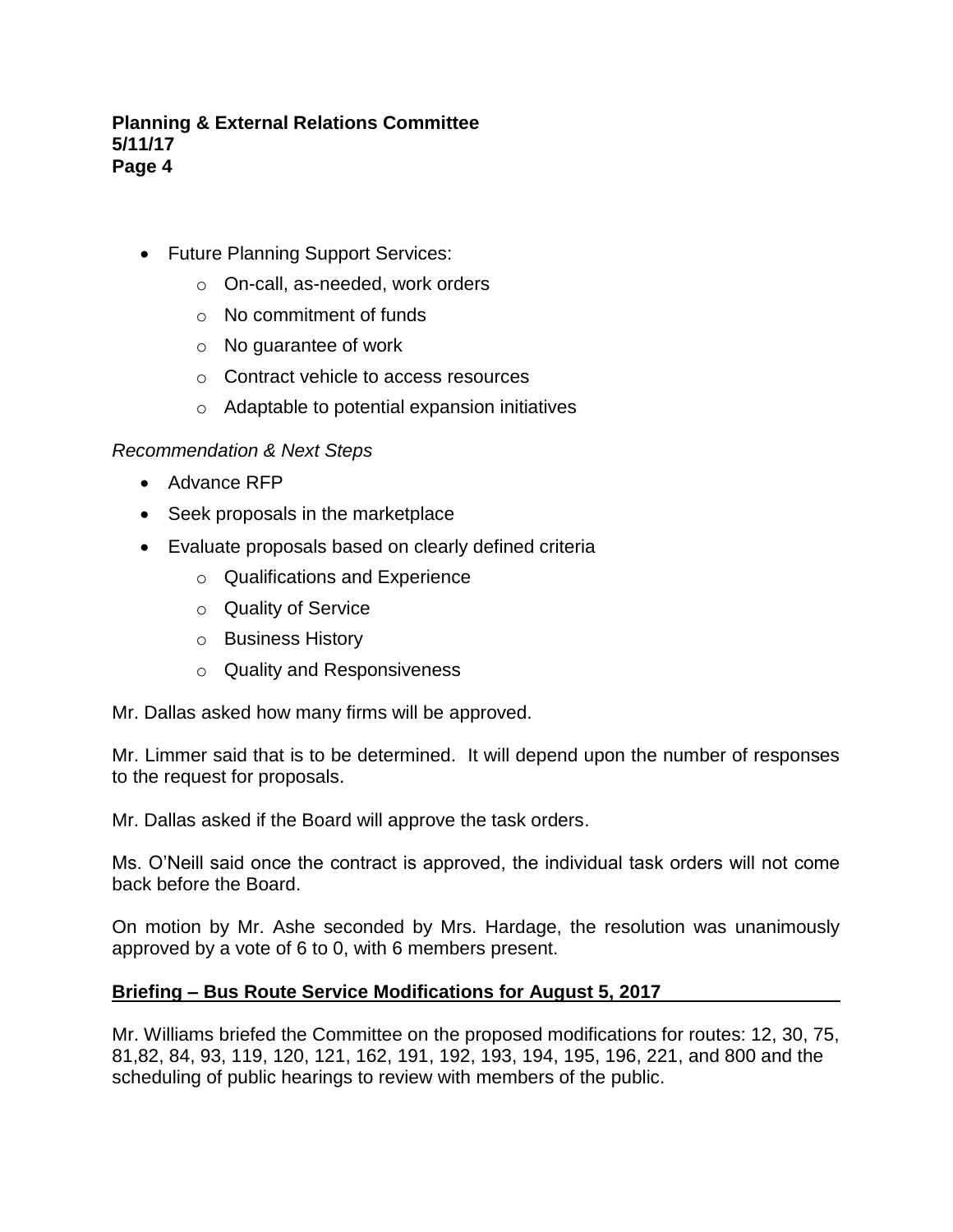## *Background*

- Route modifications typically occur three times annually
- April, August and December
- MARTA Act and MARTA Service Standards require public input before major service modifications
- Comprehensive Operations Analysis (COA) of MARTA service as adopted by the MARTA Board in May 2016
- MARTA has been implementing these recommendations and additional service requests into the system

## *Service Tiers*

- Arterial Rapid Transit (ART)
	- o Corridor-focused no deviations
	- o Frequency equal to or better than rail
	- o Broader stop spacing to minimize delays
- Frequent Local
	- o Corridor-focused with minimal deviations
	- o Frequency to support high density and attract discretionary trips
- Supporting Local
	- o More likely to deviate for specific populations or trip generators
	- o Frequency to support moderate density
- Community Circulators
	- o Operated with smaller vehicle (25-30-foot bus)
	- o Frequency to support lower density
- Express
	- o Expressway-oriented between rail stations, transit centers, major activity centers and/or employment centers
	- o Frequency and span to support specific demand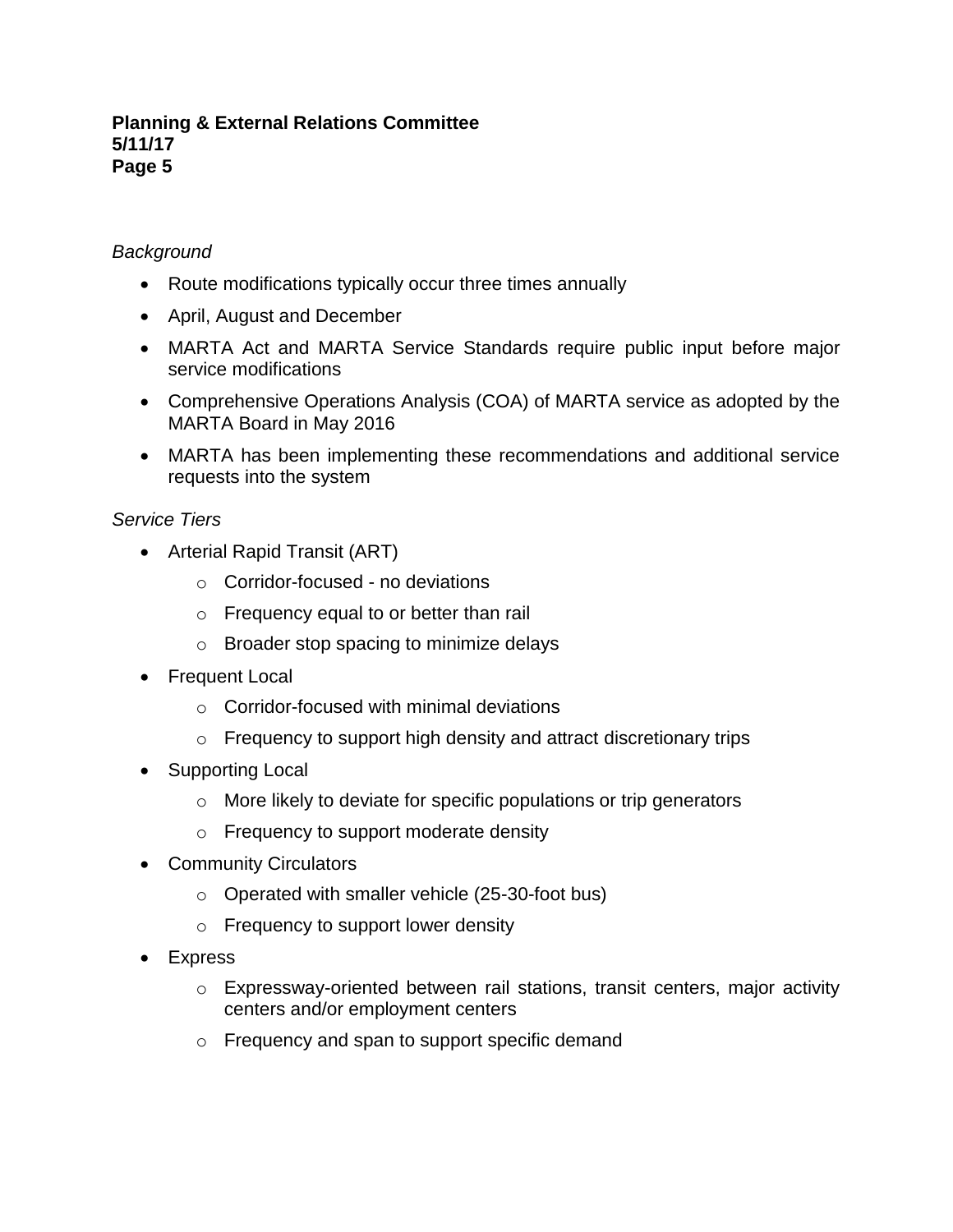#### *Route 12: Howell Mill/Cumberland*

• Realign service to provide consistent simplified routing on the weekday peak-hour pattern through the Peachtree Battle and West Wesley communities and maintain service along Howell Mill Road during all service periods

## *Route 30: Lavista Road*

• Modify eastern terminus to improve schedule adherence and better tailor service to demand

## *Route 75: Tucker*

• Realign the eastern terminus of the route, including routing through Tucker to improve schedule adherence and better tailor service to demand

#### *Route 119: Kensington/Hairston Road*

• Realign the eastern terminus of the route to be extended to Stone Mountain Village

## *Route 120: East Ponce de Leon Avenue/Tucker*

- Realign the eastern terminus to Goldsmith Road Park & Ride Lot
- Maintain consistent routing along E Ponce De Leon Ave, between Avondale Station and Goldsmith Park & Ride
- Improve service frequency and span of service hours consistent with Frequent Local service tier

#### *Route 121: Stone Mountain/Memorial Drive*

- Realign the eastern terminus to Mountain Industrial Boulevard
- Operate two distinct pattern
- Improve service frequency and span of service hours consistent with Frequent Local service tier

#### *Route 221: Stone Mountain/Central Drive Limited*

- Realign route to assume segments of select Route 121 Juliette Road trips
- Better tailor service to demand with adjustment of service frequency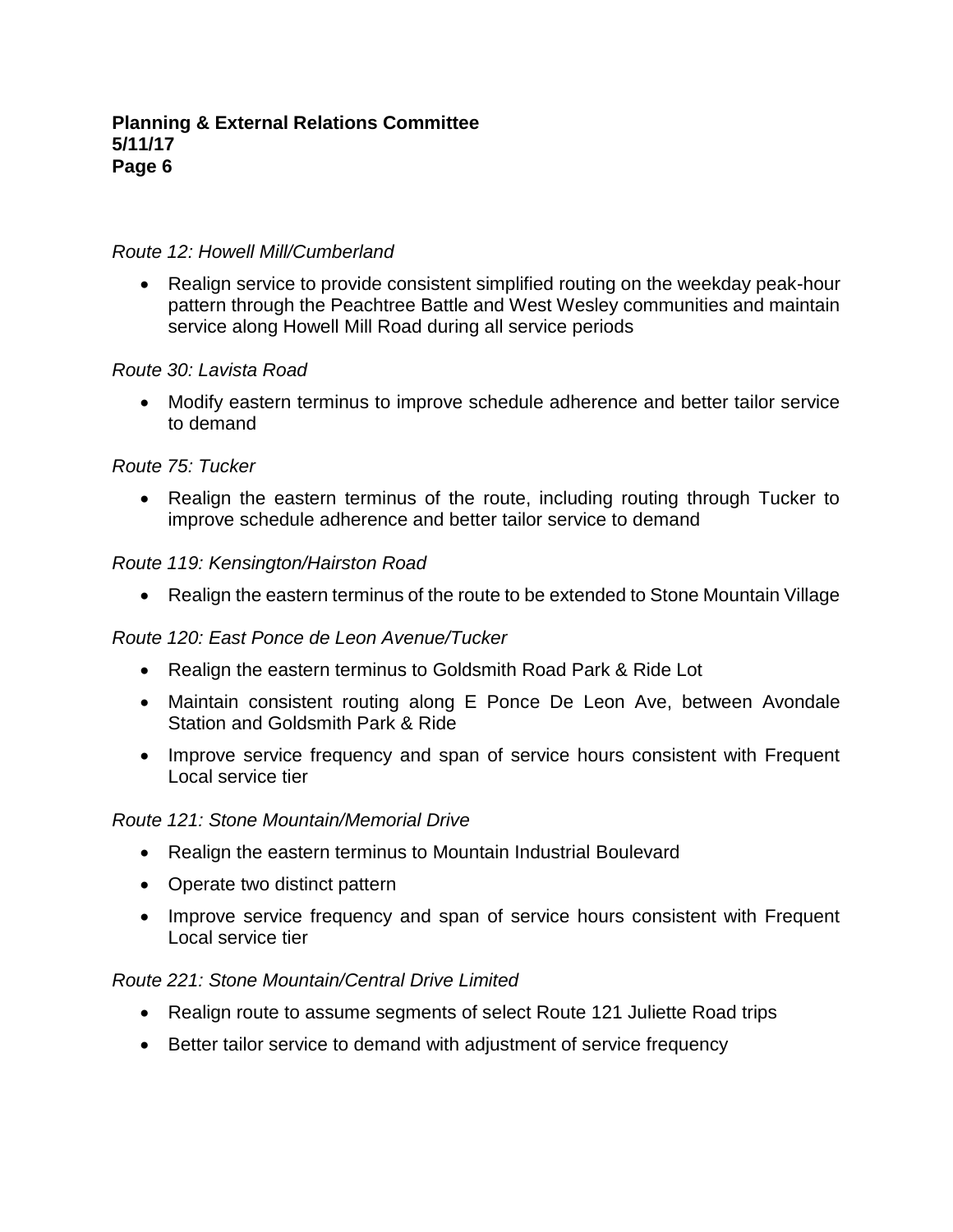## *Route 81: Venetian Drive/Adams Park*

- Assume Myrtle Drive, Alison Court, and Delowe Drive between Alison Court and Campbellton Road segments currently served by Route 162
- Improve service frequency and span of service hours consistent with Supporting Local service tier

## *Route 82: Camp Creek/Welcome All*

- Realign the short turn alignment to terminate on Centre Pkwy. during all service periods on all service days and simply routing within Camp Creek Marketplace
- Modify routing through Georgia International Convention Center (GICC) to improve access to jobs within the Convention Center area

## *Route 84: East Point/Camp Creek*

- Modify the terminus to Centre Parkway during all service periods on all service days
- Provide consistent routing within the Camp Creek Marketplace and along Princeton Lakes Pkwy.

# *Route 93: East Point/Delowe Drive*

• Realign route to provide linear, bi-directional service between East Point station and Camp Creek Marketplace

## *Route 162: Headland Drive/Alison Court*

- Realign western terminus to serve western portions of current Route 93
- Operate two distinct patterns
- Improve service frequency and span of service hours consistent with Frequent Local service tier

## *Route 191: Justice Center/SR 85-Riverdale/Maynard H. Jackson Int'I Terminal*

• Realign the northern terminus to terminate at Lakewood station instead of College Park to provide continuous north south movement and improve schedule adherence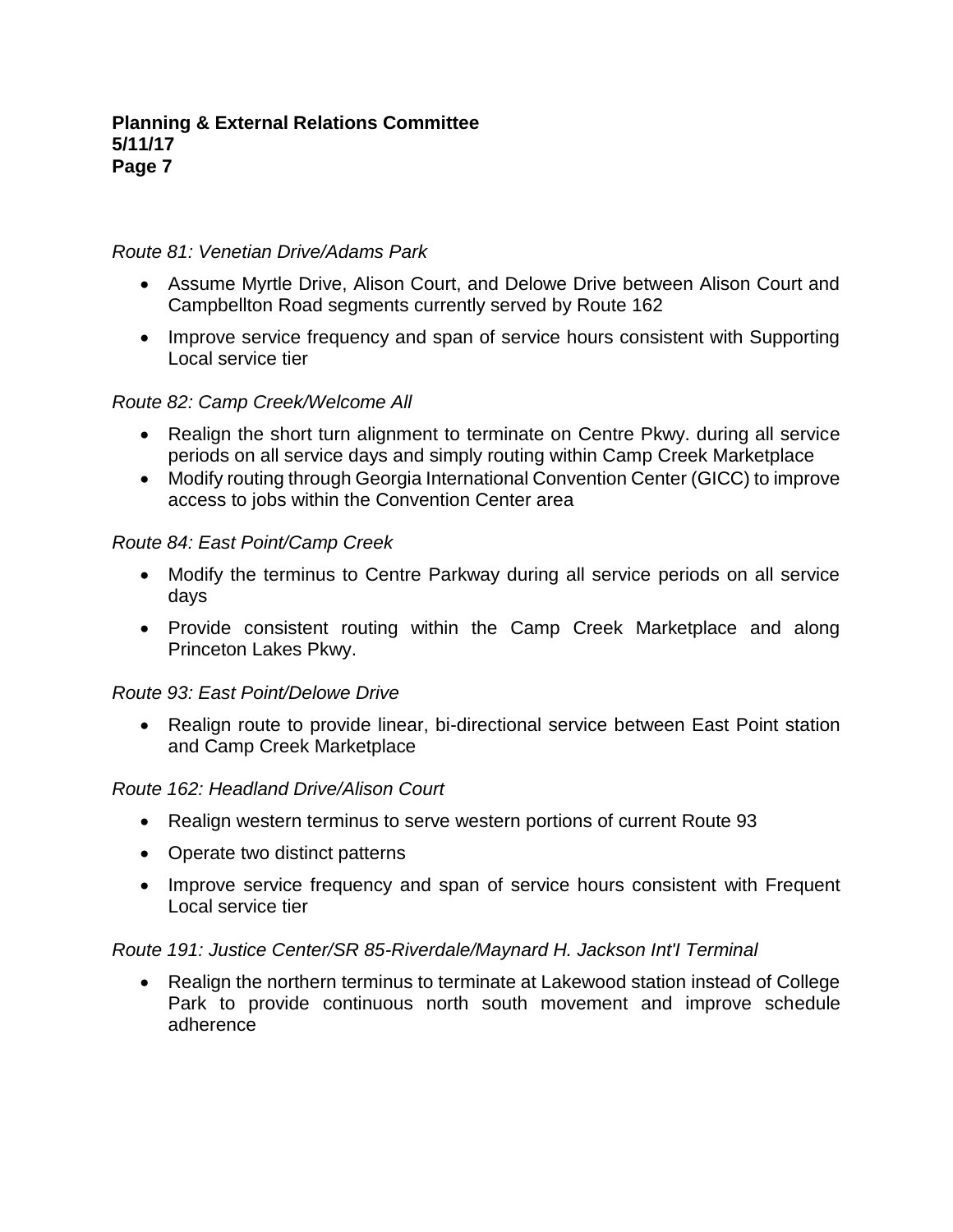## *Route 192: Justice Center/Tara Blvd./Old Dixie Road*

- Modify alignment with extension to East Point station to improve rail connectivity with one seat trip
- Assume the Maria Head Terrace, Calhoun Avenue, and Norman Berry Drive segments currently served by Route 93

# *Route 193: Justice Center/SR 54-Jonesboro Rd/East Point*

- Modify trips serving Battlecreek to operate via Southlake Pkwy. between Jonesboro Road & Battlecreek Road
- Modify route alignment within Clayton State University
- Implement select service to Clayton Transitional Center on Falcon Drive
- Realign service between South Central Avenue and East Point station

# *Route 194: Justice Center/Mount Zion/SR 54-Jonesboro Rd/East Point*

- Realign the northern and southern termini to improve schedule adherence, minimize duplicative service and tailor service to demand
- Realign southern terminus to Southlake Mall instead of Justice Center
- Extend current alignment along Mt. Zion Parkway further south to Fielder Road
- Realign northern terminus to Lakewood station instead of East Point station

# *Route 195: Forest Parkway/Roosevelt Highway*

• Realign the eastern terminus to provide service to South Park Blvd. in response to requests for improved transit accessibility to job access within the Business Park

# *Route 196: Church Street/Upper Riverdale/Mt. Zion*

• Modify routing to College Park station to operate via Interstate 85 at Riverdale Road inbound and outbound instead of Interstate 285 to improve schedule adherence

# *Route 800: Lovejoy/Justice Center*

- Realign service to provide simplified operation through the Lovejoy Road, McDonough Road, Hasting Bridge Road and Talmadge Road loop
- Improve transit accessibility to major mobile home complex along E. Lovejoy Road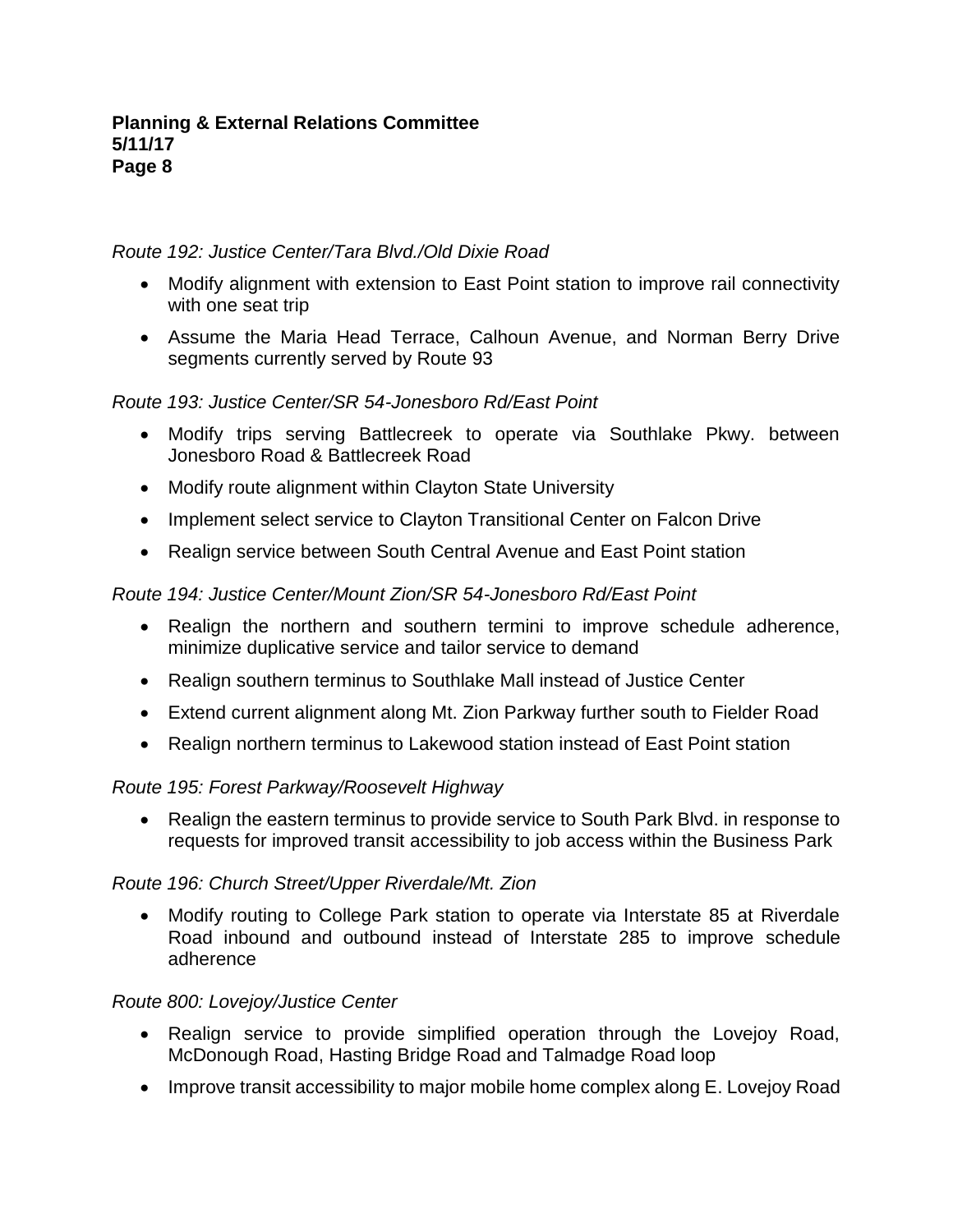## *Public Hearing Schedule*

- Three (3) separate locations
	- o Tuesday, May 16, 2017 DeKalb Maloof Auditorium
	- o Wednesday, May 17, 2017 Clayton County Commission Chambers
	- o Thursday, May 18, 2017 Fulton County Assembly Hall
- Time:
	- o 6:00pm Community Exchange
	- o 7:00pm Public Hearing
- Those unable to attend the hearings may submit comments by:
	- o Leaving a message at 404-848-5299
	- o Writing to MARTA's Office of External Affairs, 2424 Piedmont Road, N.E, Atlanta, Georgia 30324-3330
	- o Completing an online Comment Card at www.itsmarta.com
	- o Faxing comments to 404-848-4179
- All comments must be received by May 26, 2017

Mr. Ashe asked for clarity on which modifications would result in additional costs versus those that will result in the net cost remaining the same.

Mr. Williams said all the modifications are cost neutral.

Mr. Ashe asked if that applies to each modification or overall.

Mr. Williams the modifications are cost neutral overall. There is a modest increase within the City of Atlanta, resulting from the MORE MARTA initiative.

Mr. Ashe asked if there are any additional costs outside of MORE MARTA.

Mr. Williams said no.

## **Briefing – Georgia 400 High Capacity Transit Initiative Update**

Mr. Williams briefed the Committee on the progress and status of the Connect 400 (GA 400) Transit Initiative being conducted by MARTA and outlined next steps in the environmental review process.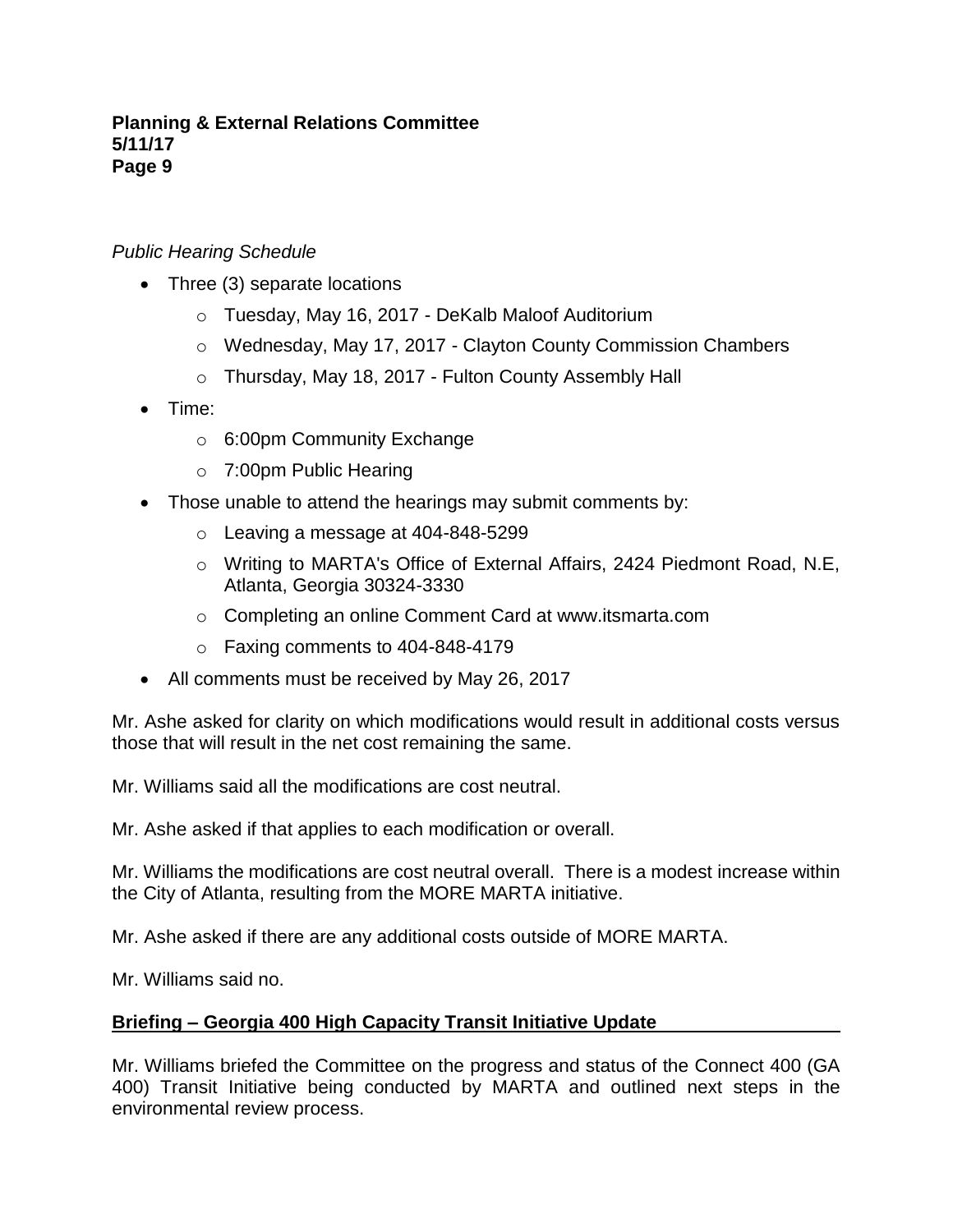## *Progress*

- Alternatives Analysis (AA): 2011 2013
- Early Scoping: 2013 2014
- Environmental Review Process: 2014 *Present*

# *Environmental Schedule*

- Notice of Intent/Scoping
- Prepare Draft Environmental Impact Statement (Draft EIS) *Present*
- Public Review of Draft EIS
- Prepare Final EIS/Record of Decision (ROD)
- Federal Transit Administration (FTA) signs ROD

# *Project Background*

- 2013 Alternatives Analysis
- AA identified one general alignment along GA400
- Three technologies
	- o Heavy Rail
	- o Light Rail
	- o Bus Rapid Transit (BRT)
- 2014 Early scoping completed
- 2015 MARTA Board approved resolution considering three alternatives:
	- o Heavy Rail Extension
	- o BRT in managed lanes
	- o BRT in exclusive guideway

# *Draft Environmental Impact Statement*

- Requirement for any project seeking federal funding
- Positive and negative environmental impacts
- Mitigation strategies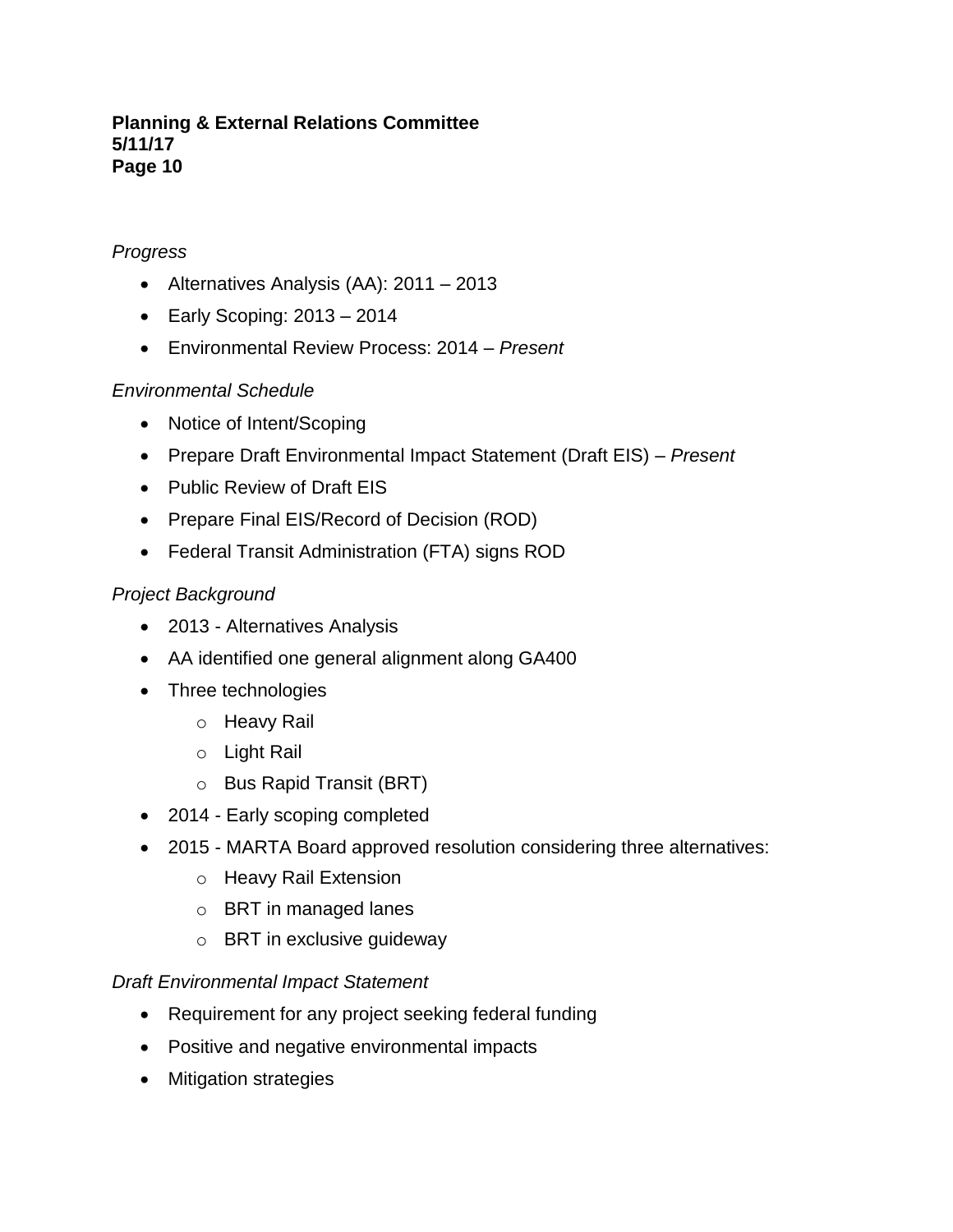- Purpose and need of the project
- Performance evaluation in relation to goals and objectives
- Selection of a preferred alternative

# *Public Outreach*

- Public meetings (Spring 2015)
	- o 42 meetings to-date
	- $\circ$  1,150 in-person attendees
	- o 700 online attendees
- Community events (Ongoing):
	- o Station Kiosks at North Springs, Dunwoody, and Sandy Springs Stations
	- o Roswell Health and Wellness Expo
	- o Georgia State University
	- o North Fulton Community Charities
	- o Community Assistance Center

# *Agency Participation*

- Agencies and Local Government
	- o City of Alpharetta
	- o City of Dunwoody
	- o City of Johns Creek
	- o City of Milton
	- o City of Roswell
	- o City of Sandy Springs
	- o Atlanta Regional Commission (ARC)
	- o Georgia Department of Transportation (GDOT)
	- o FTA
	- o United States Army Corps of Engineers (USACE)
	- o U.S. Fish and Wildlife Service (USFWS)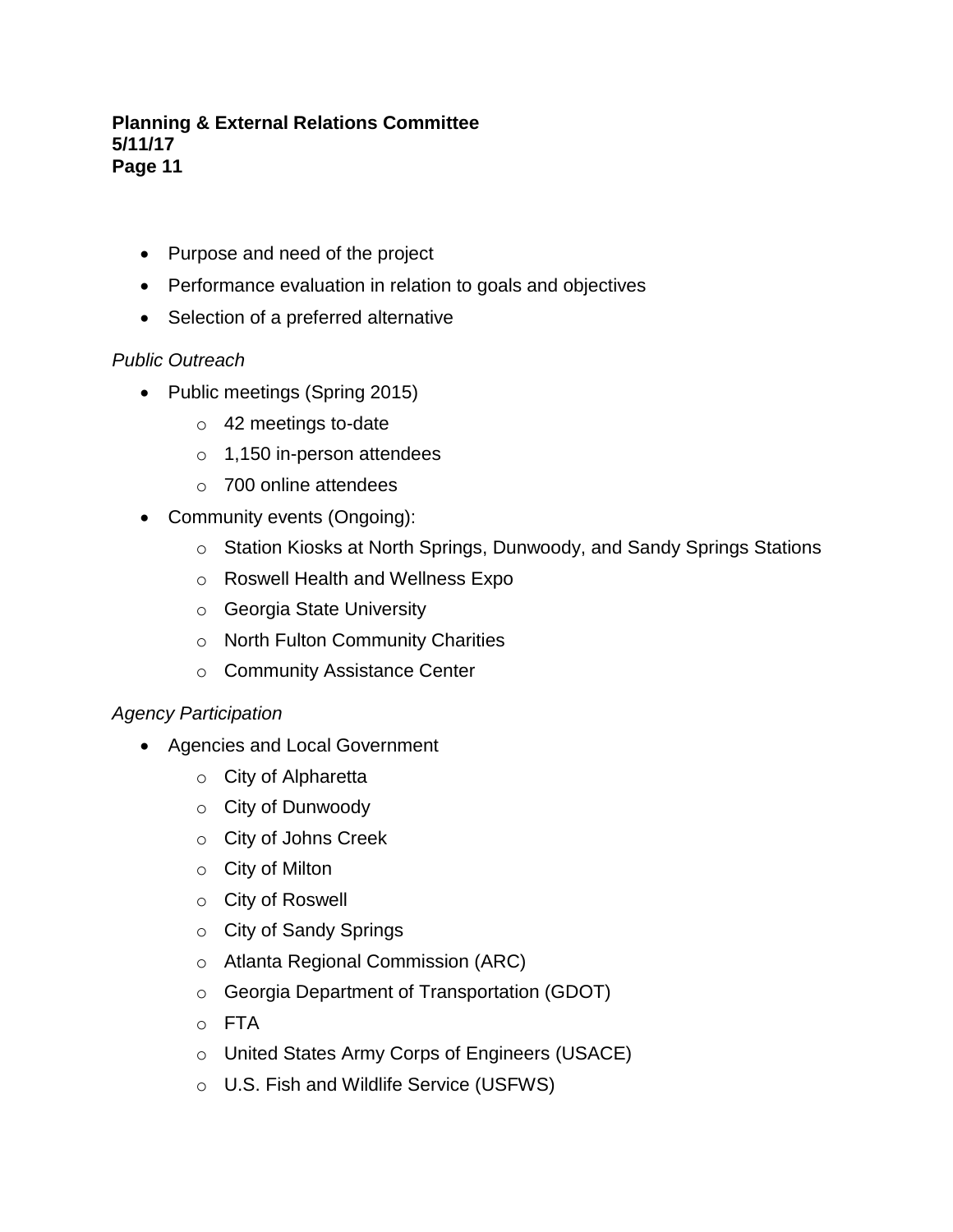- o Department of Natural Resources (DNR)
- o Environmental Protection Division (EPD)
- o Georgia Regional Transportation Authority (GRTA)
- o Federal Highway Administration (FHWA)
- o Environmental Protection Agency (EPA)
- o Federal Railroad Administration (FRA)
- Businesses, Community Groups, Employers, and Landowners
	- o North Fulton Community Improvement District (CID)
	- o Duke Real Estate
	- o Transwestern
	- o North Point Mall
	- o Avalon
	- o Gwinnett Tech
	- o Global Venture Capital
	- o Kimberly-Clark
	- o Georgia State University
	- o AT&T
	- o Perimeter CID
	- o Neighborhoods
	- o EJ Communities

# *Feedback*

- From the Community:
	- o Desire for East-West bus circulation
	- o Connect service to current/emerging development along corridor
- From the Stakeholders:
	- o Desire for East-West bus circulation
	- o Interest in relieving congestion
	- o Desire to preserve visual aesthetics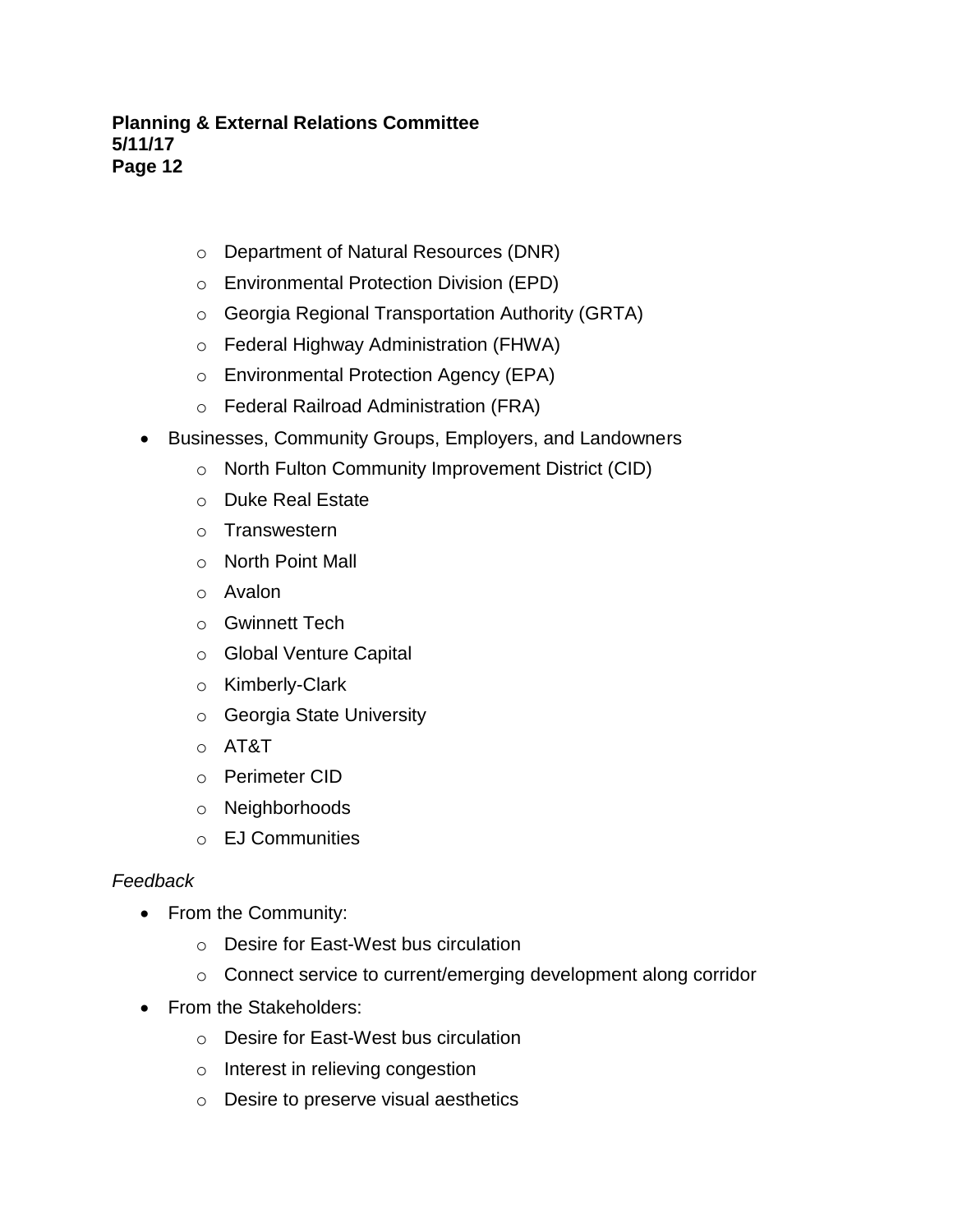- From the Environmental Justice Groups:
	- o Desire for East-West bus circulation
	- o Increase mobility options to access jobs and services

## *Anticipated Schedule*

- Prepare Draft EIS Spring 2017
- Public Review of Draft EIS Winter 2017
- Prepare Final EIS Summer 2018
- FTA Issues ROD Fall 2018

## *Fulton County Transit Master Plan*

- Who:
	- o Atlanta Regional Commission (Lead)
	- o Fulton County, GRTA, MARTA, Municipalities
- Purpose:
	- o Evaluate existing transit network
	- o Develop project scenarios for implementation
	- o Perform fiscal feasibility for projects
	- o Create plan to extend transit service in Fulton County (excluding City of Atlanta)

## *Anticipated Cost & Schedule*

- Cost
	- o \$1M
		- \$200,000 Local (Fulton County cities)
		- **\$800,000 Federal**
		- No MARTA Funds
- Schedule
	- o Project Kick-off April 2017
	- o Stakeholders Meeting May 2017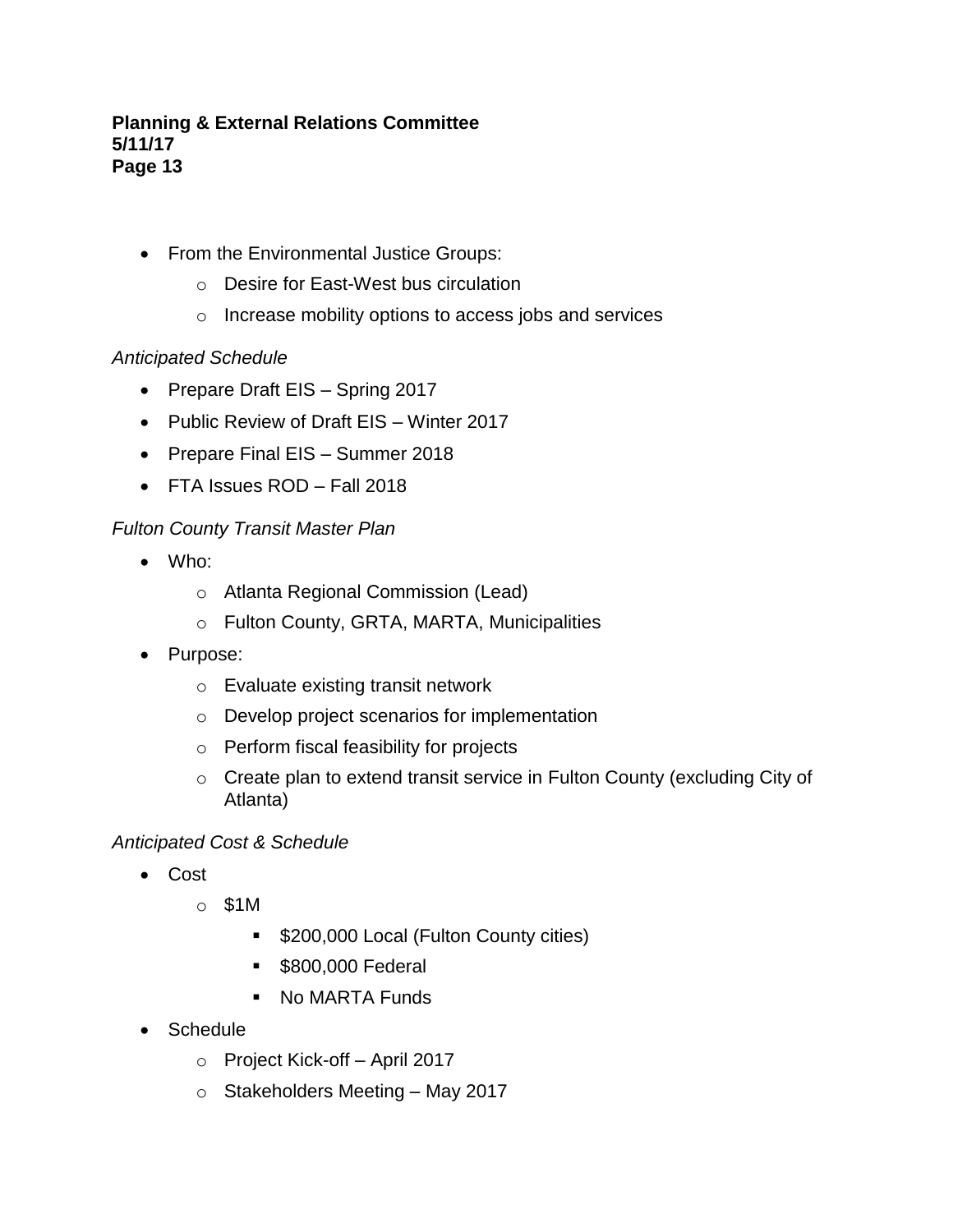o Finalized Transit Master Plan – December 2017

# *Next Steps*

- Continue Coordination with Stakeholders
- Conclude Technical Studies
- Complete Draft EIS
- Coordinate on Fulton County Transit Master Plan initiative
- Issue Draft EIS for Public Comment

# **Briefing – FY17 Ridership Incentives Campaign Analysis**

Mrs. Jinadu-Wright briefed the Committee on the analysis and current results of the Authority's ridership incentives programs that were initiated in FY17.

## *UPASS Promotion*

- Background
	- o Program established in 2003 approximately 47 schools
	- o Product is a discounted calendar monthly pass \$68.50
	- o Largest accounts:
		- Georgia State Approximately 38,000 passes per year
		- Georgia Tech Approximately 6,000 passes per year
	- o FY16 Revenue from UPASS Program: \$4.7 Million
- Overview
	- $\circ$  Goal Over recent years, participation in this program has been on the decline; drive a new level of demand and ridership by offering a more student friendly price; test the viability of a volume discount program
	- $\circ$  Offer \$58 monthly pass sold for \$40 during the 2016 Fall semester (32% discount MARTA additional \$13.50 discount and Georgia Tech increase subsidy from \$10 to \$15)
	- o Target Audience Georgia Tech students
- Key Results (August December 2016)
	- $\circ$  FY16 vs. FY17 Sales = 21% increase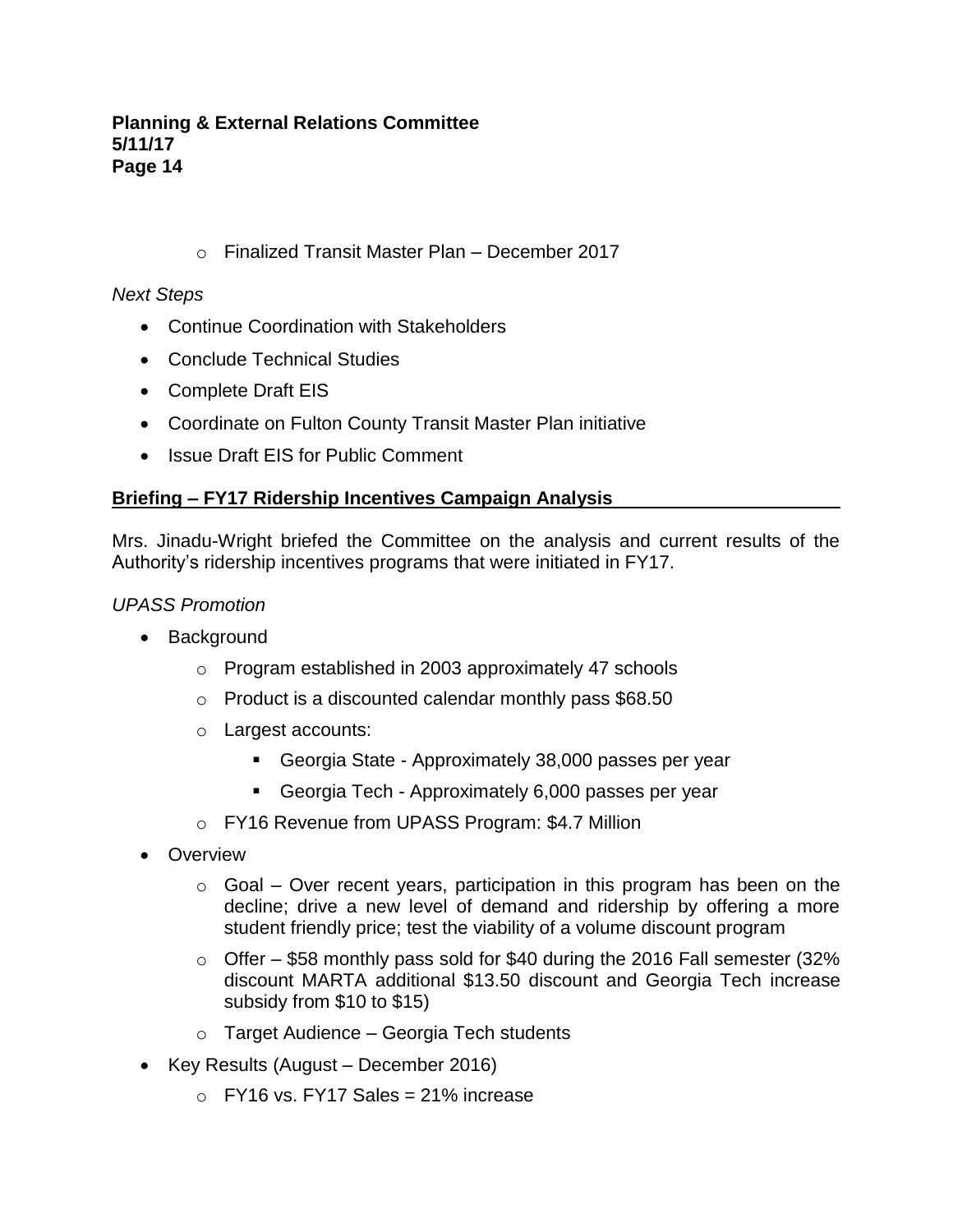- $\circ$  FY16 vs. FY17 Units = 50.3% increase
- o Georgia Tech saw the value and increased their subsidy and sold Spring semester pass for \$50; Year-to-Date (YTD) January – March, 32% increase in sales and 33% increase in units
- Next Steps
	- $\circ$  MARTA Executive Team to engage in discussions with schools regarding MARTA operating their school shuttles
	- o Explore a university wide UPASS fee
	- $\circ$  Explore additional promotions to generate more interest in UPASS product

## *Partnership Program Pilot*

- Background
	- o Established in 1992, sells discounted MARTA passes directly to employers & Transportation Management Associations (TMAs)
	- o Approximately 14,500 passes per month
	- $\circ$  Highest revenue per trip of all products other than Mobility
	- o 44 Direct Accounts & 200 TMA Accounts (TMA accounts approx. 75%)
	- o FY16 Revenue Approximately \$15.5 M
- Overview
	- $\circ$  Goal Increase participation with both new and existing companies
	- o Strategy Aggressive sales approach:
		- Revise discount structure to make product more attractive to both employers and employees
		- Purchase data lists for telesales activity
		- Pilot telemarketing & outside sales strategies
		- Targeted digital marketing
	- o Target Audience All companies within MARTA service area; approximately ¼ mile radius from a rail station
	- $\circ$  Pilot Dates January June 2017
- Sales Volume Discount
	- o Previous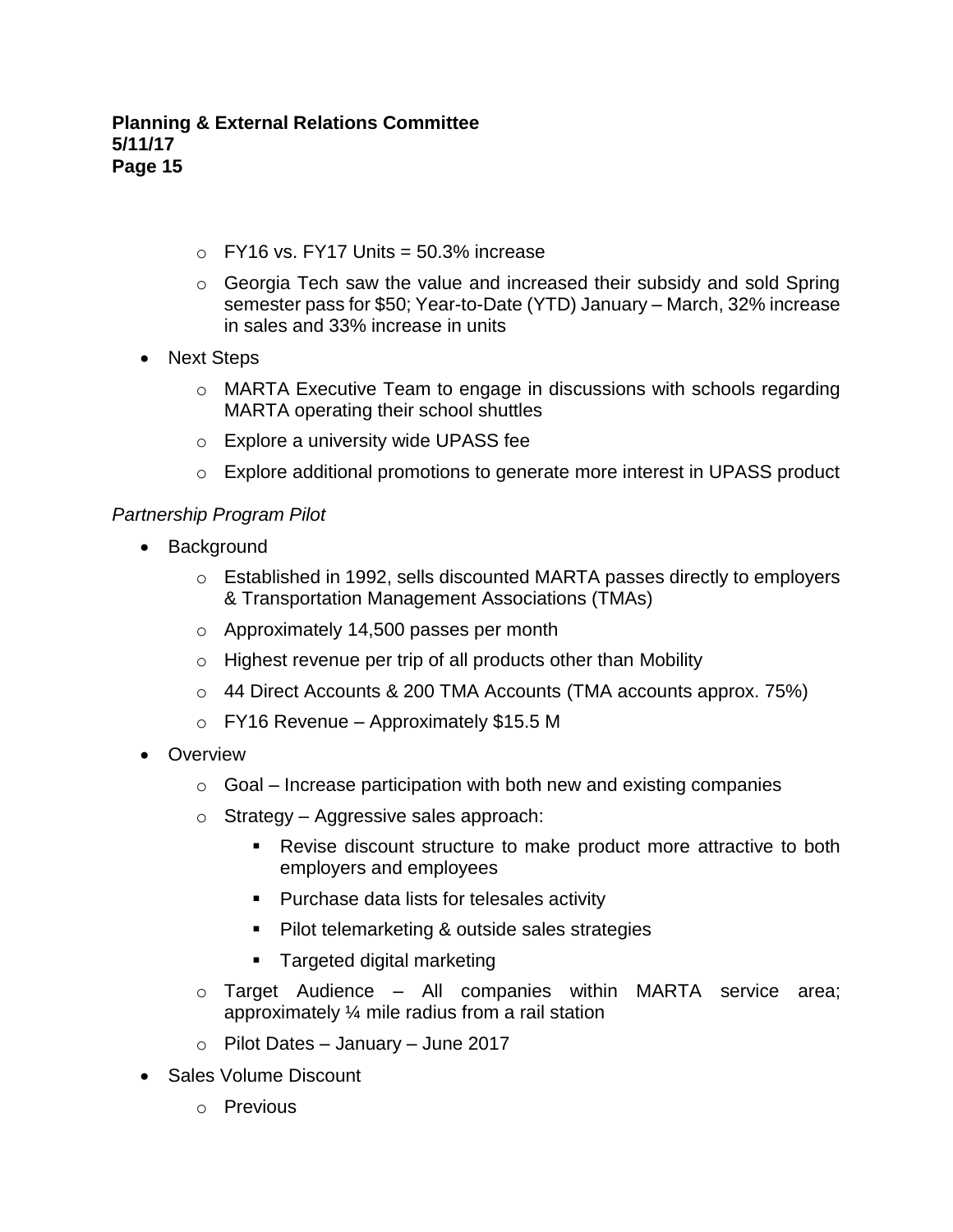- 1-49 passes Discount 0%, Price \$95
- 50-149 passes Discount 3%, Price \$92.15
- 150-1,999 passes Discount 5%, Price \$90.25
- 2,000-2,999 passes Discount 7%, Price \$88.35
- 3,000-5,999 passes Discount 8%, Price \$87.40
- TMA and 6,000 passes Discount 10%, Price \$85.50
- o Current
	- 1-9 passes Discount 5 %, Price \$90.25
	- 10-1,499 passes Discount 15% for \$80.75
	- TMA and 1,500 passes Discount 20%, Price \$76.00
- Key Results (January March 2017)
	- o 6,250 business leads
	- o Direct Accounts: 6 new accounts & 158 contracts issued to potential direct accounts
	- o TMA: 30 new accounts
	- $\circ$  YTD 4% decrease in sales and 4.4% increase in units
	- o I-85 Bridge collapse Coca Cola, Turner & Grady
- Next Steps
	- o Discount permanent for FY18
	- o Continue with more aggressive sales approach
	- $\circ$  Support with a fully integrated marketing & public relations plan

## *Weekend Pass Promotion*

- Overview
	- o Goal: To pilot a new product for specific use on the weekend to help increase weekend ridership
	- o Promotion:
		- 2-day unlimited pass valid on Saturday & Sunday
		- Sold for a 25% discount at \$14 (regular 2-day price \$14)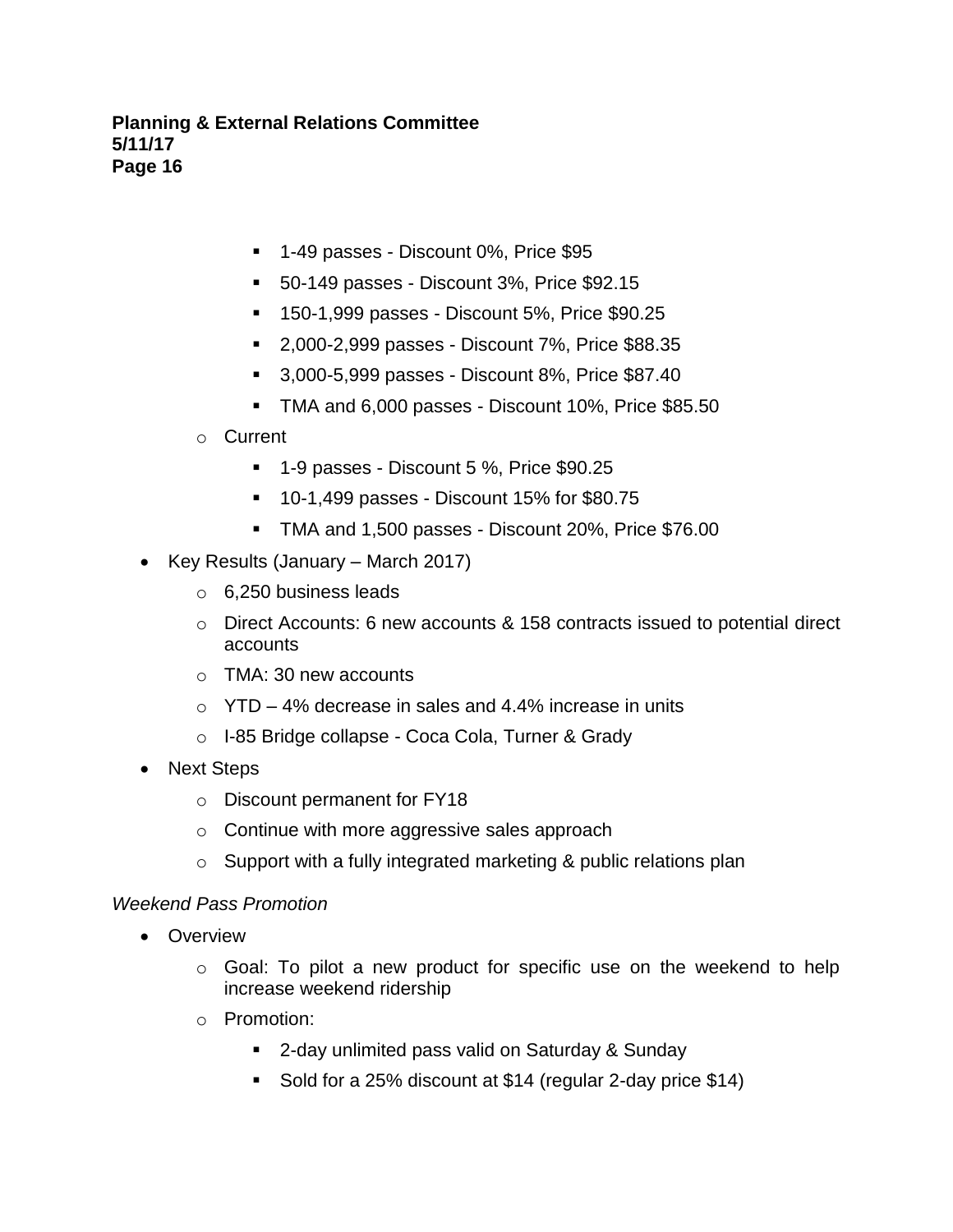o Target Audience: Families, locals out and about on the weekend and groups/individuals from out of town attending games, events and festivals

## *Discounted 30-Day Pass*

- Goal: Increase the purchases of the 30-day pass
- Promotion:
	- $\circ$  May 17<sup>th</sup> 31<sup>st</sup>, 2017
	- o Purchase a 3-day pass for only \$71 (a \$24 savings from \$95)
- Target Audience: Existing 7-day customers, new commuter riders and general public
- FY16: 126% increase in units and 69% in revenue

## *Additional Promotions*

- A Hospitality Pass Promotion
	- o Goal: To create a sales channel that provides MARTA with direct access to visitors staying in Atlanta hotels
	- o Product: 3-Day pass sold with 25% discount at \$11.50
- Groupon Promotion
	- o Goal: Market leader, 50.8M customers made purchases in 2016
	- o Expose the MARTA brand to millions of Groupon users
	- $\circ$  Product: 3-Day pass sold for \$12 (including shipping & handling)
- Mobile Ticketing Promotions
- Breeze Gift Card sold in retail stores

## **Other Matters**

Mrs. McClendon announced the following events:

- ➢ MARTA Fresh Market Opening Five Points Station May  $12^{th} - 3:00 - 7:00$ pm
- ➢ Multi-Agency Exchange (MAX) Program MARTA Host Week May  $14^{\text{th}} - 19^{\text{th}}$